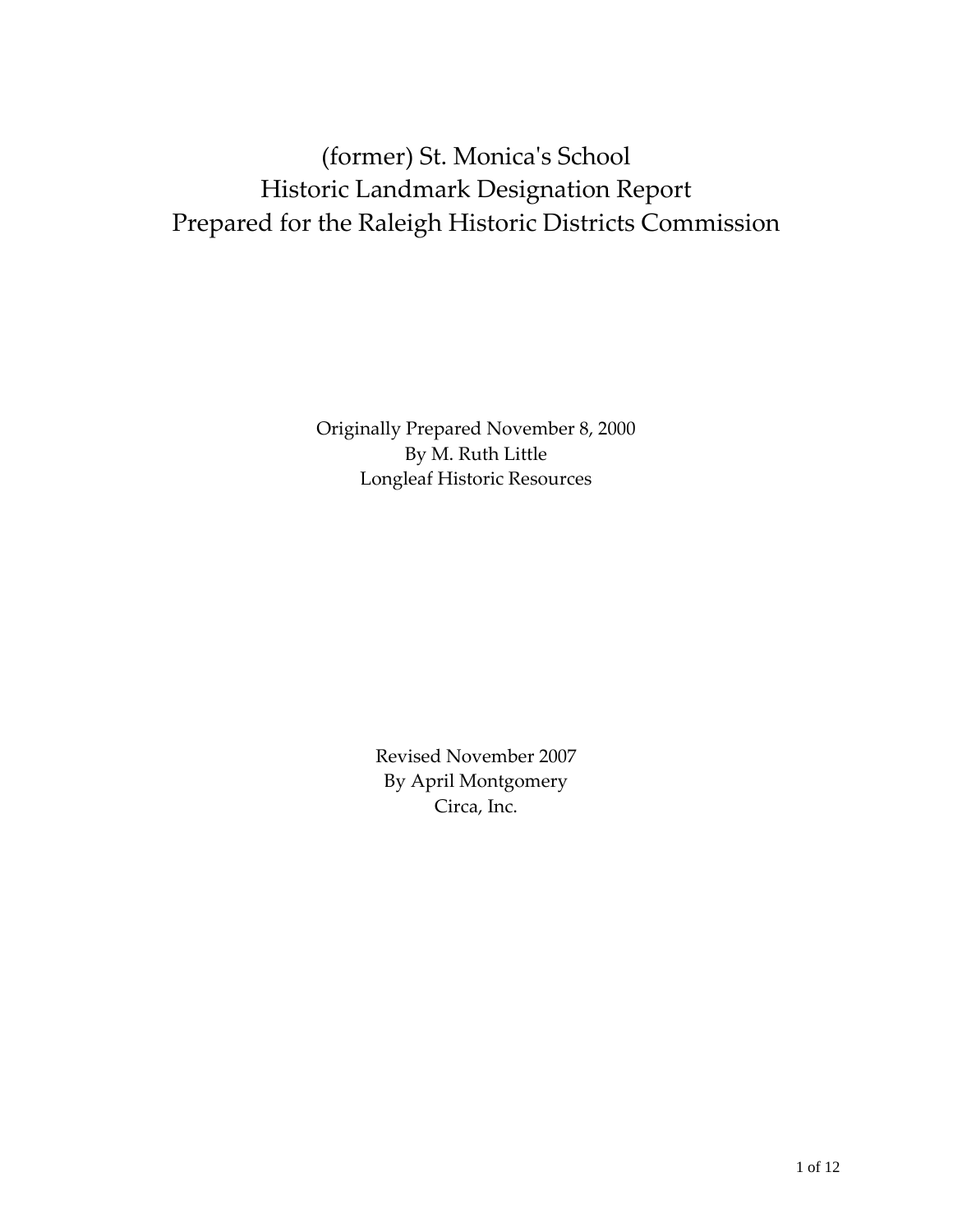### **Architectural Description**

The former St. Monicaʹs School, now the New Bern Avenue Day Care Center, stands at 15 N. Tarboro Street in central Raleigh. The school is located at the corner of a 3.18 acre tract, owned by the city of Raleigh, at the northwest corner of N. Tarboro and Edenton streets. The rectangular building stands at the extreme corner of the tract and faces Edenton Street to the south, although its address is Tarboro Street. Access to the day care center is the rear door, facing a small parking lot. The remainder of the tract contains Tarboro Park, which consists of a recreation center, tennis courts, and picnic and playground facilities.

St. Monica's School, built in 1930, is a one-story brick building of a simplified Gothic style that might be termed "scholastic Gothic." With the exception of window replacements, the building has not been altered since its construction. The flat-roofed rectangular block has a three‐bay main (south) facade and six‐bay side elevations. Walls are covered in brick veneer laid in a one‐to‐five common bond variation, and extend above the roof level in a parapet with concrete coping. The stepped parapet over the center bay of each elevation gives emphasis. Front and rear entrances are identical, with a double glazed and paneled door surmounted by a Gothic‐arched transom, set into a deep reveal. Each has a concrete cross set into the brickwork above the transom, and flanking shallow brick buttresses with concrete coping. The most striking feature of the building is the central bay of the east elevation, facing Tarboro Street. Not only does the parapet call attention to this bay, but it contains a full‐height concrete cross set into the brickwork. At the center of the cross is a seal that presumably represents the Catholic Diocese of Raleigh. Flanking the cross are a pair of lancet-shaped windows with sixover‐six sash, and a pair of buttresses. The corresponding bay on the west elevation has the stepped parapet and lancet windows, but lacks a cross and buttresses. The religious symbolism and architectural elaboration of the east bay served a double purpose. It created a visual relationship to Tarboro Street, the only original street that bordered the school, and symbolized the altar of the temporary sanctuary created on Sundays by opening up the two classrooms on this side of the building.

The building rests on a high brick foundation, with concrete steps and iron railings leading to the front and rear entrances. The front and rear entrances are located in annexes that are narrower, with lower roof lines, than the main classroom block. These annexes contain entrance foyers and small flanking office and bathrooms. Wall surfaces flanking the entrances are treated with large blind panels decorated with Flemish bond brickwork. Windows occur only on the east and west side elevations, to illuminate the four classrooms. Each classroom is lit by a band of four tall six‐over‐six sash windows with transoms. The original wooden sashes were replaced in August 2000 with vinyl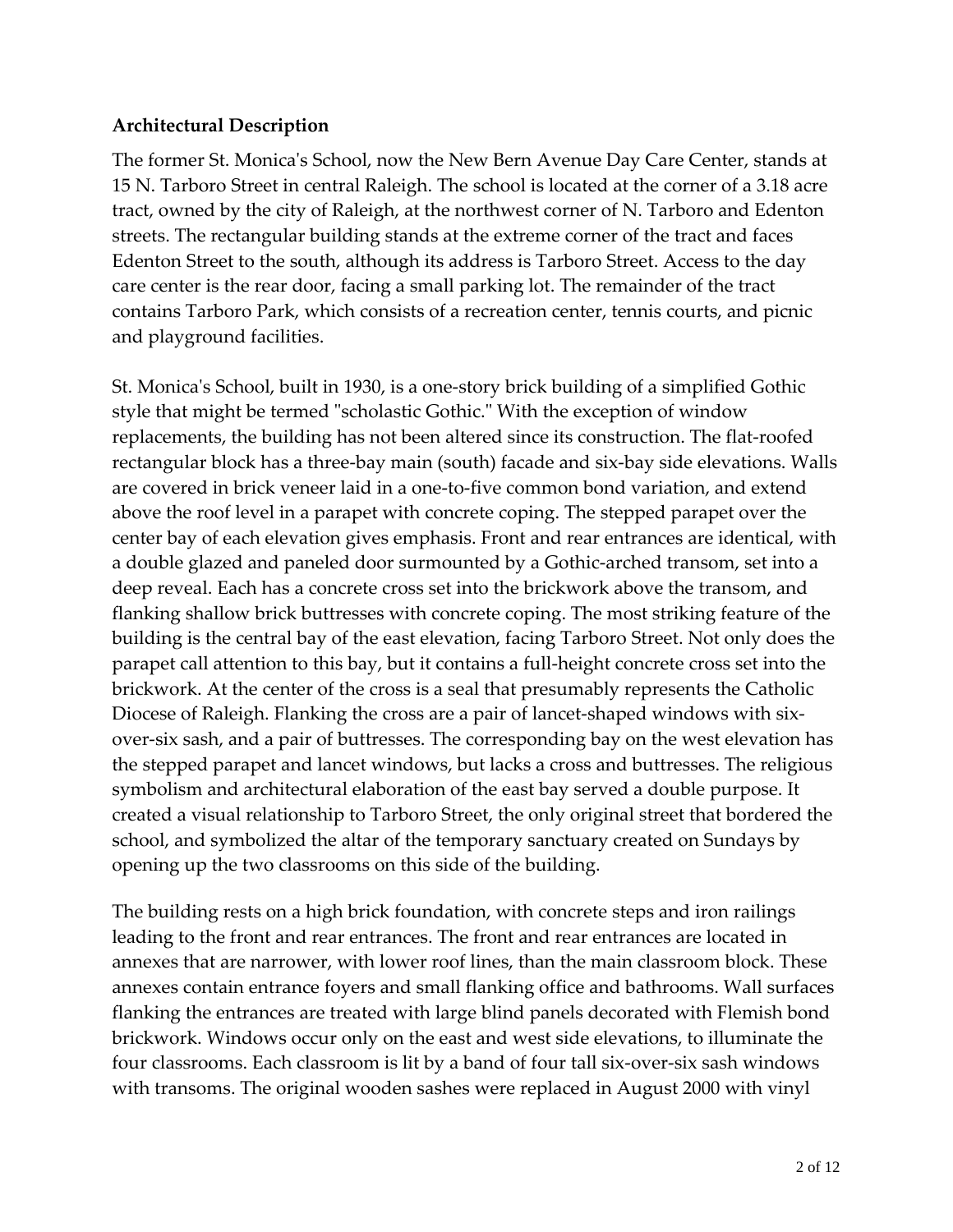reproduction windows. A small shed‐roofed frame storage shed has been attached to the west rear corner of the building.

The interior of St. Monica's School has changed very little from its appearance during the Catholic school era. A wide hallway extends on a north‐south axis through the center, with two large classrooms opening to each side. The front section of the hallway, set apart from the main hallway by a Gothic arch, functions as the foyer. On the west side is a small office, with a short, high side window; on the east side a bathroom with a tall six‐over‐six sash window. At the rear, the arrangement is the same, with a bathroom to the east and a room to the west. The interior is simply finished with linoleum flooring, plaster walls, and tall plaster ceilings. Original glazed and paneled doors with tall transoms open into the classrooms; smaller flat‐paneled doors open into the bathrooms and office. Along the west wall of the hallway is a wooden coat rail that is probably original. Only a few minor alterations were necessary to convert the school into a day care center. In place of the original folding partitions between the two east classrooms, a solid partition wall was installed. The small west rear room was converted to a kitchen, and a small pantry was created out of space in the adjacent classroom.

The original school playground was located along the west side of the building, and has disappeared. The playground for the day care center, located on the same site, is enclosed by a chain link fence.

## **Historic Significance**

 $\overline{a}$ 

St. Monicaʹs School in Raleigh, which educated African American children from 1930 to 1967, was located at 15 N. Tarboro Street in east Raleigh. The school building, occupied since that time by the New Bern Avenue Day Care Center, is a well-preserved landmark of one of the most significant schools for African Americans in Raleigh during the segregation era. St. Monicaʹs was the sixth church and school for African Americans established by the Catholic Diocese of Raleigh, which covered fifty‐four counties from Burlington to the coast. Among these were the Mother of Mercy School, Washington ([1](#page-2-0)927) and St. Joseph High School in New Bern.<sup>1</sup> St. Monica's was the only Catholic school for African Americans established in Raleigh. The old school building stands as a reminder of the role played by mission schools in African American education during the Jim Crow era before integration. St. Monicaʹs School is significant in the area of ethnic education, and has architectural significance as a well‐preserved example of religious school buildings in Raleigh.

<span id="page-2-0"></span><sup>&</sup>lt;sup>1</sup> Hannigan press release; school catalogue "Catholic Education in North Carolina," 1958.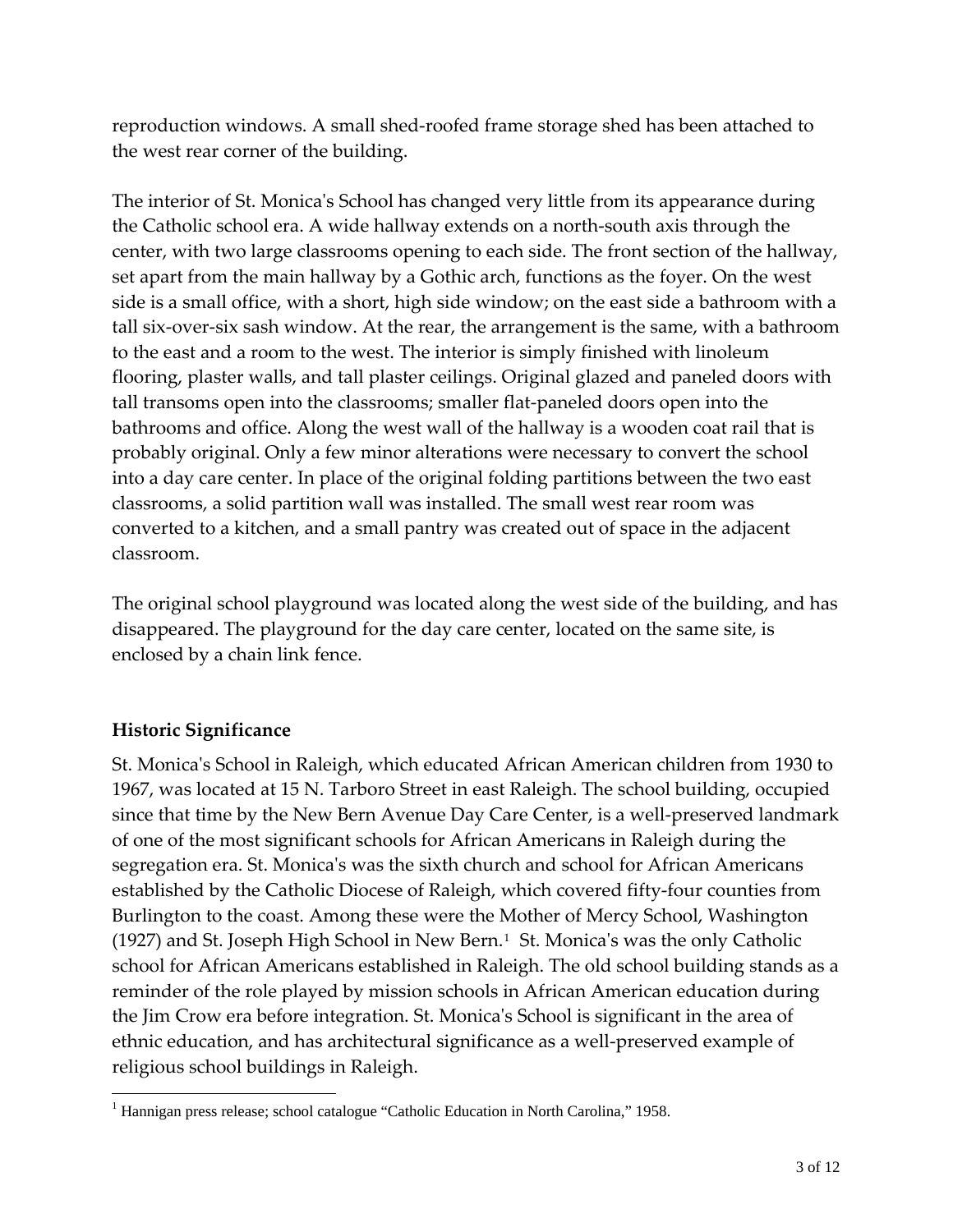The history of St. Monicaʹs School extends back to John OʹRorke, a wealthy Irish merchant who arrived in Raleigh about 1820, and became one of the countyʹs earliest Roman Catholic residents. In the 1840s he built a homeplace east of town, at the intersection of New Bern Avenue and Tarboro Street, which played a prominent role in Catholic affairs for over a century. During his lifetime OʹRorke established a Catholic cemetery on an acre of land located a few blocks to the northeast of his homeplace, on the east side of Tarboro Street. Gravestones dating from the late nineteenth and early twentieth centuries stand in the cemetery. The homeplace passed to his descendants, the Ferralls. In February 1930 the Reverend William J. Hafey, Catholic Bishop of Raleigh, North Carolina, purchased for \$100 about four acres bounded by New Bern Avenue, Tarboro Road, and E. Jones Street, with a nineteenth century two‐story white frame house at the front corner<sup>[2](#page-3-0)</sup>. These four acres would eventually be the site of a church, auditorium, rectory, convent and a parish hall in addition to the school. The dates of construction and demolition for some of these buildings are unknown. Sanborn maps indicate that the site was developed shortly after the school's construction in 1930 and the moving of the school in 1967 was likely followed by a series of demolitions. The former school and the convent are the only two buildings that remain. The convent, which was the house that stood on the property when Reverend Hafey purchased it in 1930 has been moved outside the city limits and restored as a single family house.

In April 1930 Bishop Hafey, who resided in Raleigh, explained in a letter to Mother Mary William of Maywood College in Scranton, Pennsylvania, his intentions to construct a school on the property and to use the old house as a convent for the Sisters who would teach at the school. He beseeched her to send Sisters from her order as teachers:

Raleigh, being the Cathedral city and the Capitol of the State, I am convinced that an evidence of the Churchʹs interest in the Colored should be given without delay.... [The property] comprises about four acres on three streets and in the center of three Colored sections. The house would serve admirably as a Convent. It has recently been remodeled. Years ago Mass was said in this house when Raleigh was but a mission. The early Bishops made it their stopping place. The spot seems destined for a great purpose<sup>[3](#page-3-1)</sup>.

<span id="page-3-0"></span><sup>2</sup> Murray, *Wake: Capital County of North Carolina,* 385n, 181; Survey plat of John O'Rorke Homeplace, 1922, in Diocese of Raleigh Archives, 715 Nazareth Street, Raleigh; Wake County Deed Book 589, 505.

<span id="page-3-1"></span><sup>&</sup>lt;sup>3</sup> Letter from Bishop Hafey to Mother William, April 21, 1930.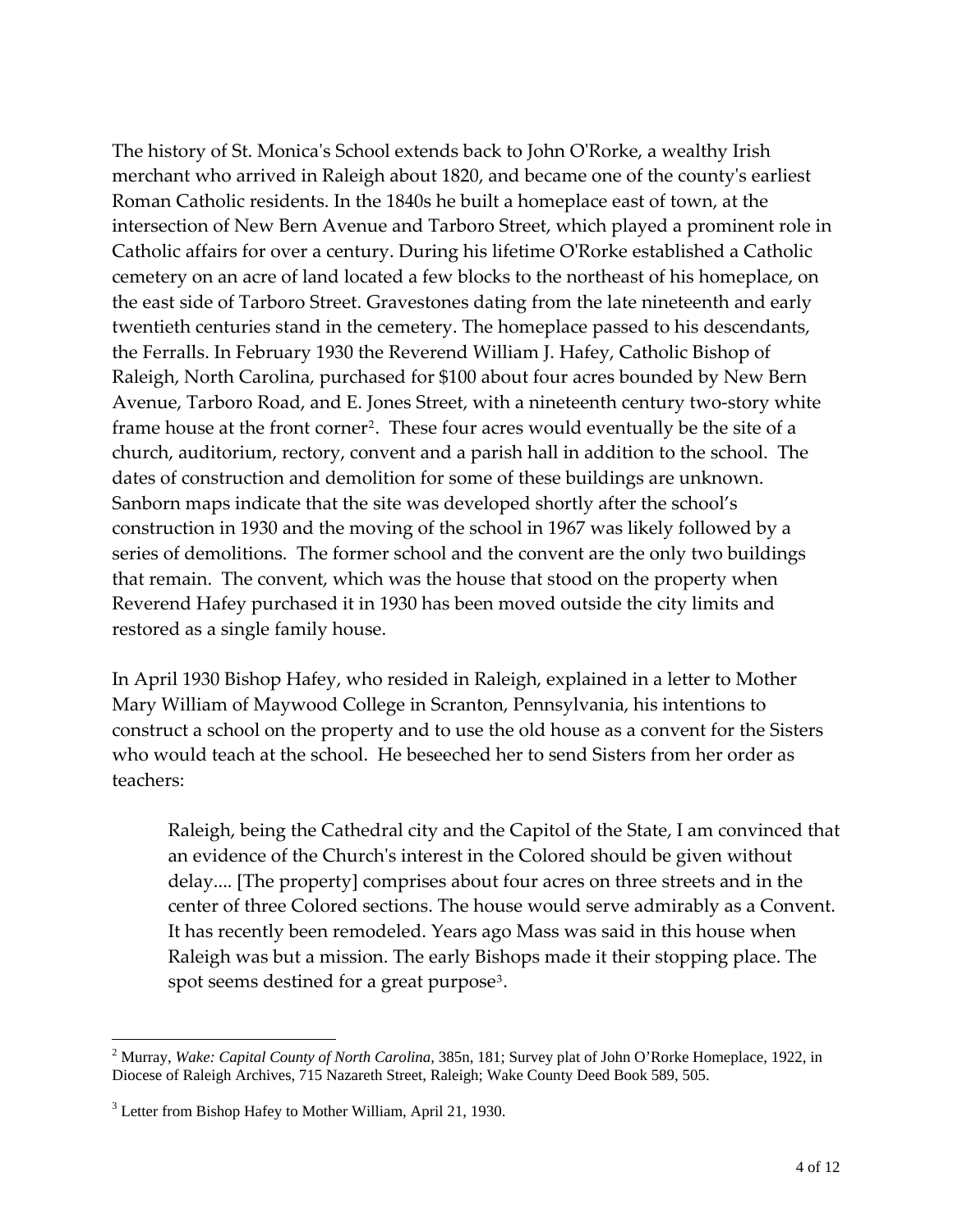Bishop Hafey consulted with Father Michael McInerney, at Belmont Abbey near Charlotte, about the plan for the new school in Raleigh, telling him that:

I have decided to more or less duplicate the Greensboro school at Raleigh. Four (4) large class rooms, of equal size, with folding doors separating each pair, would probably be an economical building. We might also make provision for a teacher's office and a smaller recitation room.<sup>[4](#page-4-0)</sup>

Apparently Father Michael drew up the plan, which did indeed resemble Our Lady of the Miraculous Medal School, the Catholic elementary school in Greensboro that was the model for the Raleigh school. The Greensboro school, built in 1928 by Bishop Hafey, was of modest scholastic Catholic style, with parapeted gables, a brick cross over the entrance, and bands of large sash windows.

Bishop Hafey contracted in June 1930 with Southeastern Construction Company, of Charlotte, to build a one‐story brick mission school for \$19,084. The new school was completed in time for classes to begin in September 1930. Three sisters of the Catholic Order of Sisters of the Immaculate Heart of Mary, from Marywood College, Scranton, Pennsylvania, moved into the house on that property and commenced teaching in September. By October 7 five sisters were teaching the 155 pupils enrolled in St. Monicaʹs School. St. Monicaʹs offered grades one through eight. Each of the four classrooms must have held a combined class of two grade levels. All children wore blue skirts or pants, white blouses and sailor ties.

The first priest in charge, Father Charles J. Hannigan, described the new school in this way:

The Church‐School building is of tapestry brick with sandstone finish. It is thoroughly modern even to its built‐in radio equipment. St. Monicaʹs buildings are in the midst of as beautiful a site as all Raleigh contains. The lot is two hundred by seven hundred feet, two whole city blocks, right in the midst of the finest homes of the best of Raleighʹs Colored people, and within sight of its large hospital and college. The school rooms are standard size, and with quite the best equipment<sup>[5](#page-4-1)</sup>.

Father Hannigan held Sunday mass in the two classrooms in the east rear of the school, which could be converted into one room by opening the accordion doors that separated them. He apparently remained at St. Monica's School only a few years, long

<span id="page-4-0"></span><sup>&</sup>lt;sup>4</sup> Letter from Bishop Hafey to Father Michael, April 26, 1930.

<span id="page-4-1"></span><sup>&</sup>lt;sup>5</sup> News release written by Father Hannigan, October 7, 1930, copy in Diocese of Raleigh Archives.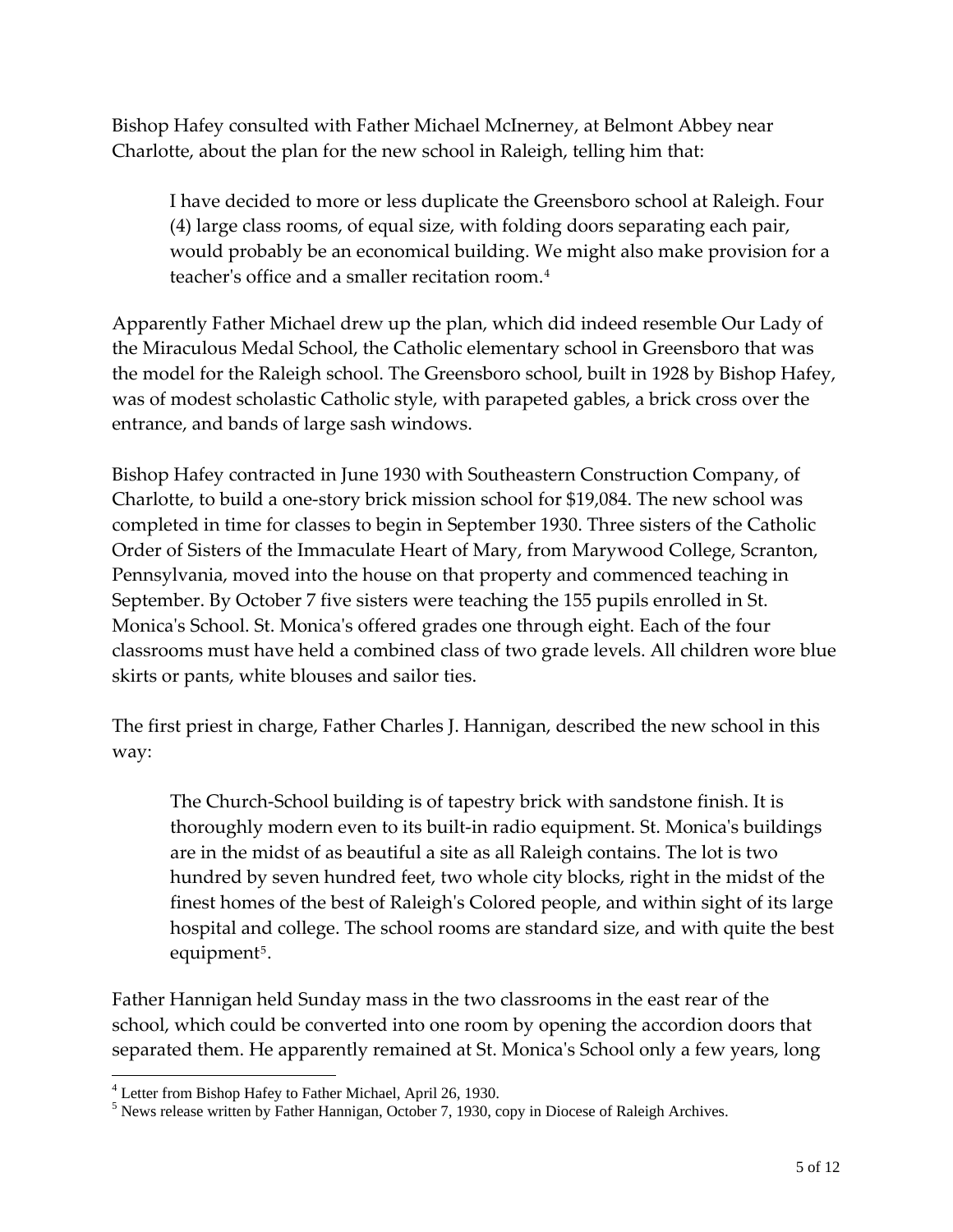enough to make certain that the school was off to a good start. The old priest had been in charge of St. Joseph High School in New Bern prior to his service at St. Monica's. He found the Raleigh mission school to be a special place:

The interest manifested by the non‐Catholic Colored people of Raleigh in this the latest expression of Bishop Hafeyʹs interest in their spiritual welfare was quite the most extraordinary thing this old missionary among the Colored people has ever seen. ...Never in the long service of this old missionary has he seen anything like the interest the Colored people of Raleigh is showing in the work at St. Monica's<sup>[6](#page-5-0)</sup>.

The school flourished among the African American community in East Raleigh, a large area bounded by St. Augustineʹs College, an Episcopalian mission school to the north, and Shaw College, a Baptist mission school to the south. By 1958 182 pupils were enrolled. The Reverend W. James Tierney directed the school from 1940 to 1965, the longest tenure of any director. The state catalogue of Catholic schools noted in that year that:

The school is especially noted for its beautiful melodies which spring the heart of each child. In addition, the studies of French and German have been introduced and special art classes are conducted for talented pupils. Thus, the students are well-grounded in a culture that will influence their future lives<sup>[7](#page-5-1)</sup>.

African–American parents viewed St. Monica's as one of the surest means to insure a better future for their children. The success of those students upon reaching adulthood, when they assumed leadership positions in the community, is proof of the value of the education they received. Many of Raleighʹs most prominent African Americans today speak respectfully of the discipline, structure, sound instruction, and love that they experienced in St. Monica's classrooms. When Howard B. Pullen was in the fourth grade, his parents pulled him out of Lucille Hunter Public School and sent him to St. Monicaʹs, where he stayed through the seventh grade. He received such a good education that he wanted to continue in a Catholic high school, but there was not one in Raleigh, so he attended a public high school. Beatrice Hamlin and all seven of her brothers and sisters attended St. Monica's, where her father was the first janitor<sup>[8](#page-5-2)</sup>.

Eventually the church moved from the school into an adjacent building, a quonset hut that was constructed northwest of the school for this purpose. This burned in the 1970s.

<sup>&</sup>lt;sup>6</sup> News release written by Father Hannigan October 7, 1930, copy in Diocese of Raleigh Archives.<br><sup>7</sup> "Cetholia Education in North Ceroline." 84

<span id="page-5-1"></span><span id="page-5-0"></span><sup>&</sup>lt;sup>7</sup> "Catholic Education in North Carolina," 84.

<span id="page-5-2"></span><sup>8</sup> Simmons-Henry and Edmisten, *Culture Town*, 149, 140.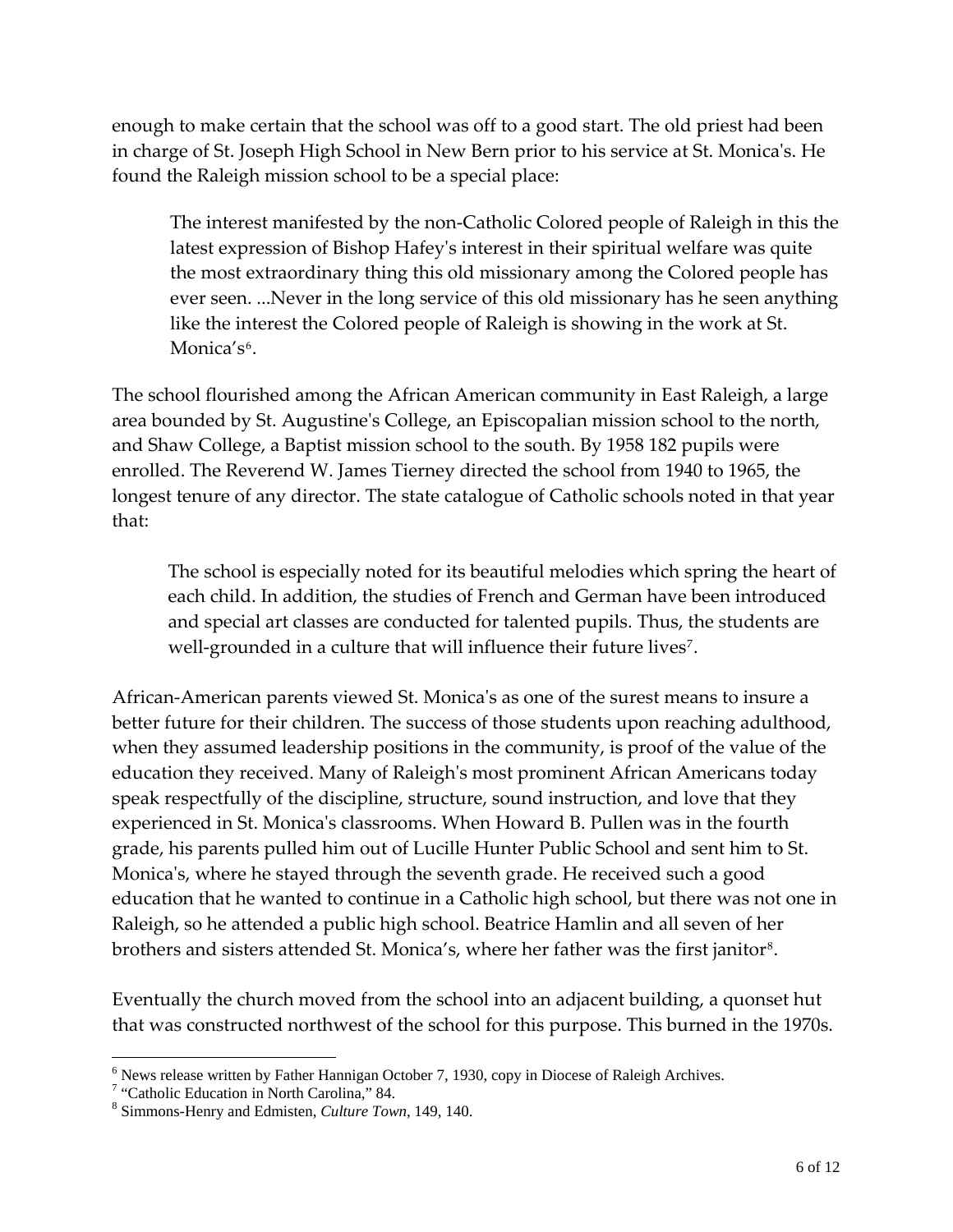A third structure, a boyʹs club, was also erected on the campus during the existence of the school. This narrow building stood a short distance west of the school. It had been demolished by 1[9](#page-6-0)68<sup>9</sup>.

St. Monicaʹs School gave African American children a sound education for over thirty‐ five years, from 1930 to its closing in 1967. When the Catholic diocese integrated its white and black facilities, St. Monica's was merged into Sacred Heart School, the white Catholic school in Raleigh, now also known as Cathedral School. Thus there was no longer any need for a separate African-American Catholic school<sup>[10](#page-6-1)</sup>.

In 1968, Jorean Debnam and Mary Sharp rented the vacant school from the Catholic diocese and opened the New Bern Avenue Day Care, a non‐profit institution. The old school building proved to be a wonderful structure for this adaptive use, and the day care center has flourished up to the present.

About 1972 the city purchased the property from the Catholics and continues to own it. At approximately the same time, the city extended Edenton Street, which had ended at the Catholic property, through to the east. This cut the convent off from the school, and completely altered the school's setting by eliminating its front yard.

Since the city acquired the school property, it has leased the old school building to the day care center. In 1981, in order to save the old Home‐Convent from demolition, Mr. and Mrs. Sherrill Register moved it to a new site on Brassfield Road in north Raleigh, and restored it as their residence<sup>[11](#page-6-2)</sup>.

## **Historic Context: African American Education in Raleigh**

During the nineteenth and twentieth centuries, Raleigh's African American community had a strong educational ethic. This was a legacy of the slavery era when education of slaves was illegal, and of the post-Civil War period when education became the means by which blacks could better themselves and their race. During the Civil War, as northern religious denominations and government agencies such as the Freedmenʹs Bureau were able to move into areas of the Confederacy occupied by Union troops, Negro schools were set up to bring the former slaves into a state of literacy. Most of these schools were insubstantial frame buildings that vanished long ago, but a few of them grew into substantial institutions that still survive. Both of Raleighʹs black

<span id="page-6-1"></span> $10$  Raleigh City Directories: the school, at 11 N. Tarboro St., is listed in the 1966-67 directory, but in 1968 the address is listed as "vacant."; Father Thomas Hadden, Wilmington, telephone interview by the author, November 7, 2000.

<span id="page-6-0"></span><sup>&</sup>lt;sup>9</sup> Sketch map of Catholic school property, City of Raleigh, no date. Copy in Designation Report File.

<span id="page-6-2"></span><sup>&</sup>lt;sup>11</sup> Sherrill Register, interview by Ruth Little, October 30, 2000.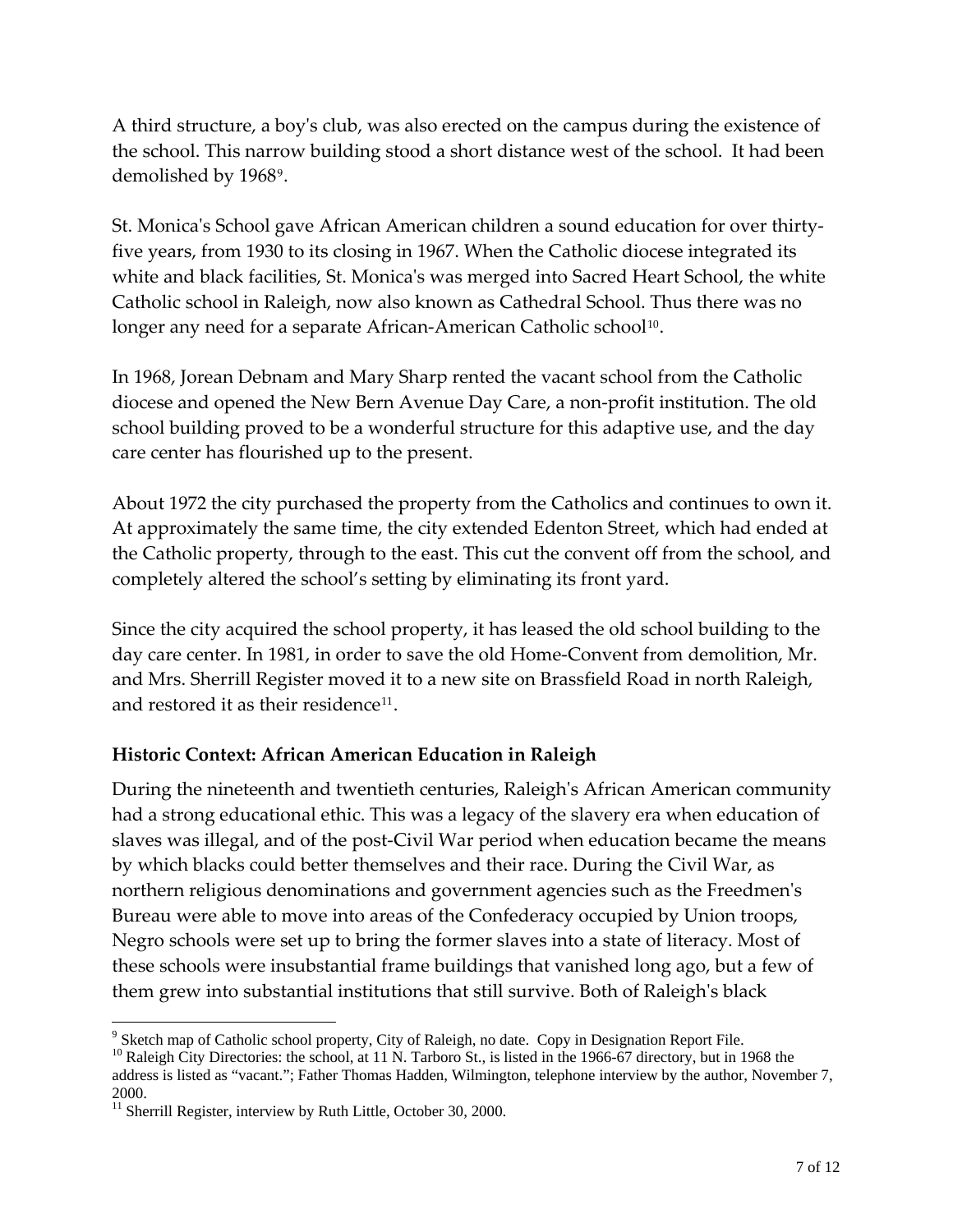colleges, Saint Augustineʹs and Shaw, were established by northern missionary groups during the immediate post‐war period.

Both public and private elementary schools were established during the late nineteenth and early twentieth centuries. Those provided by the city school system generally had inferior facilities to those of white elementary schools. One of the finest public elementary schools for blacks in Raleigh was Washington Elementary School, at the comer of South and McDowell streets, built about 1900. This was a two-story frame building of stylish Victorian design. Lucille Hunter Elementary School was built at 1018 E. Davie Street in the 1920s during the consolidation era, when small frame schools were consolidated into large, modern brick school buildings. Crosby‐Garfield Elementary School on E. Lenoir Street was a frame school that burned, and was replaced with a modern brick school in 1939. The freedmenʹs community of Method, in west Raleigh, had an elementary and high school called the Berry School, founded about 1900.

In 1930 the establishment of St. Monica's School in east Raleigh by the Catholic diocese fulfilled a strong educational need. Although it is likely that few students at St. Monica's School actually converted to Catholicism as a result of their educational experiences, most of them grew into the solid, upstanding citizens of whom the Sisters of the Immaculate Heart of Mary were proud. St. Monicaʹs School is probably the last example in a long tradition of white religious and philanthropic groups providing mission schools for the education of African Americans in Raleigh.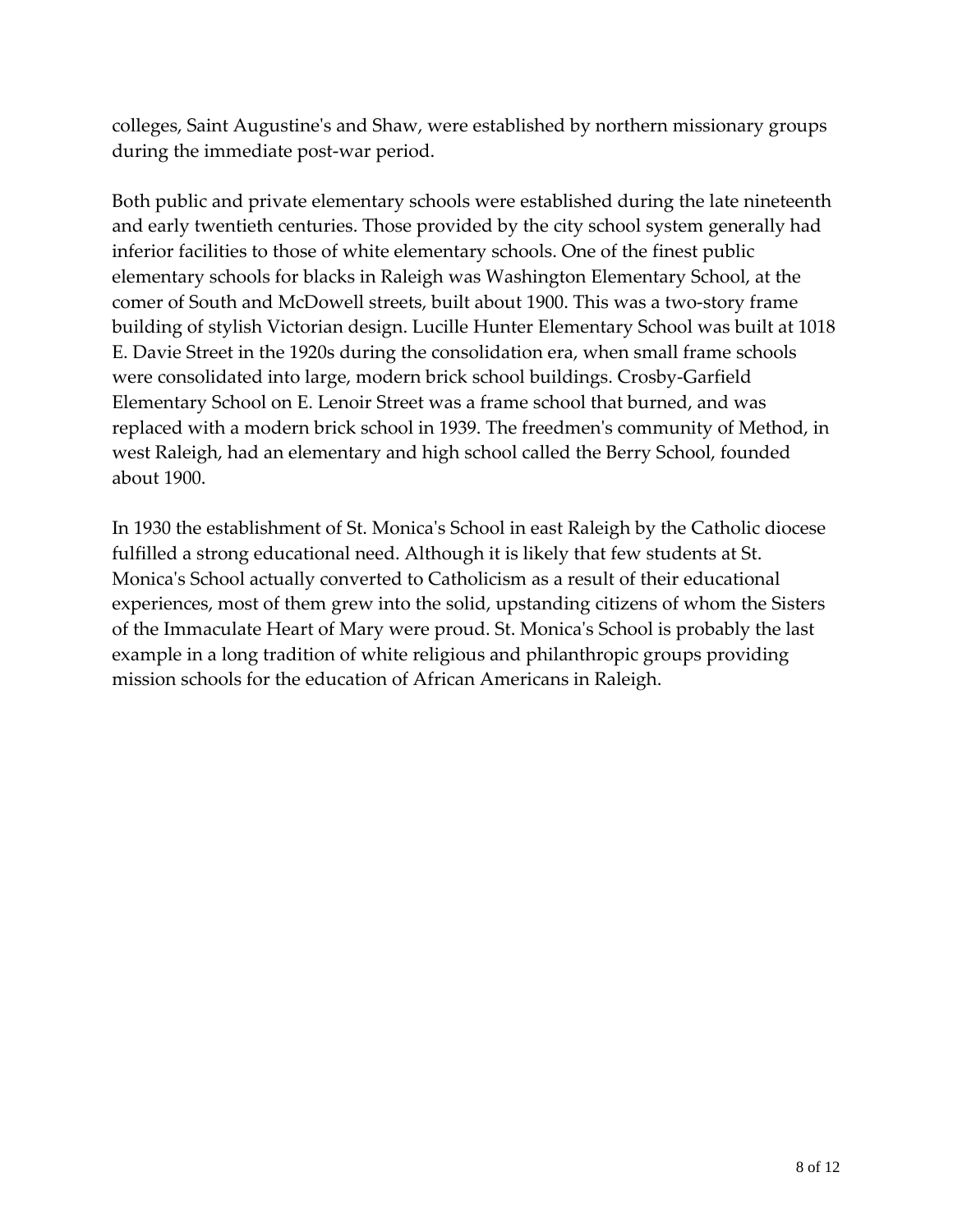## **Bibliography**

"Catholic Education in North Carolina," 1958. Catalogue in possession of the Catholic Diocese Archives, Raleigh.

Interviews by the author:

Debnam, Jorean, Director, New Bern Avenue Day Care Center, September 11, 2000.

Father Thomas, Wilmington, November 7, 2000. Register, Sherrill, owner of House‐Convent, October 30, 2000.

- Murray, Elizabeth Reid. *Wake: Capital County of North Carolina.* Raleigh: Capital County Publishing Company, 1983.
- St. Monica's Catholic School archival collection, Archives of the Catholic Diocese, 715 Nazareth Street, Raleigh.
- Simmons‐Henry, Linda and Linda Edmisten. *Culture Town: Life in Raleighʹs African American Communities.* Raleigh Historic Districts Commission Inc., 1993.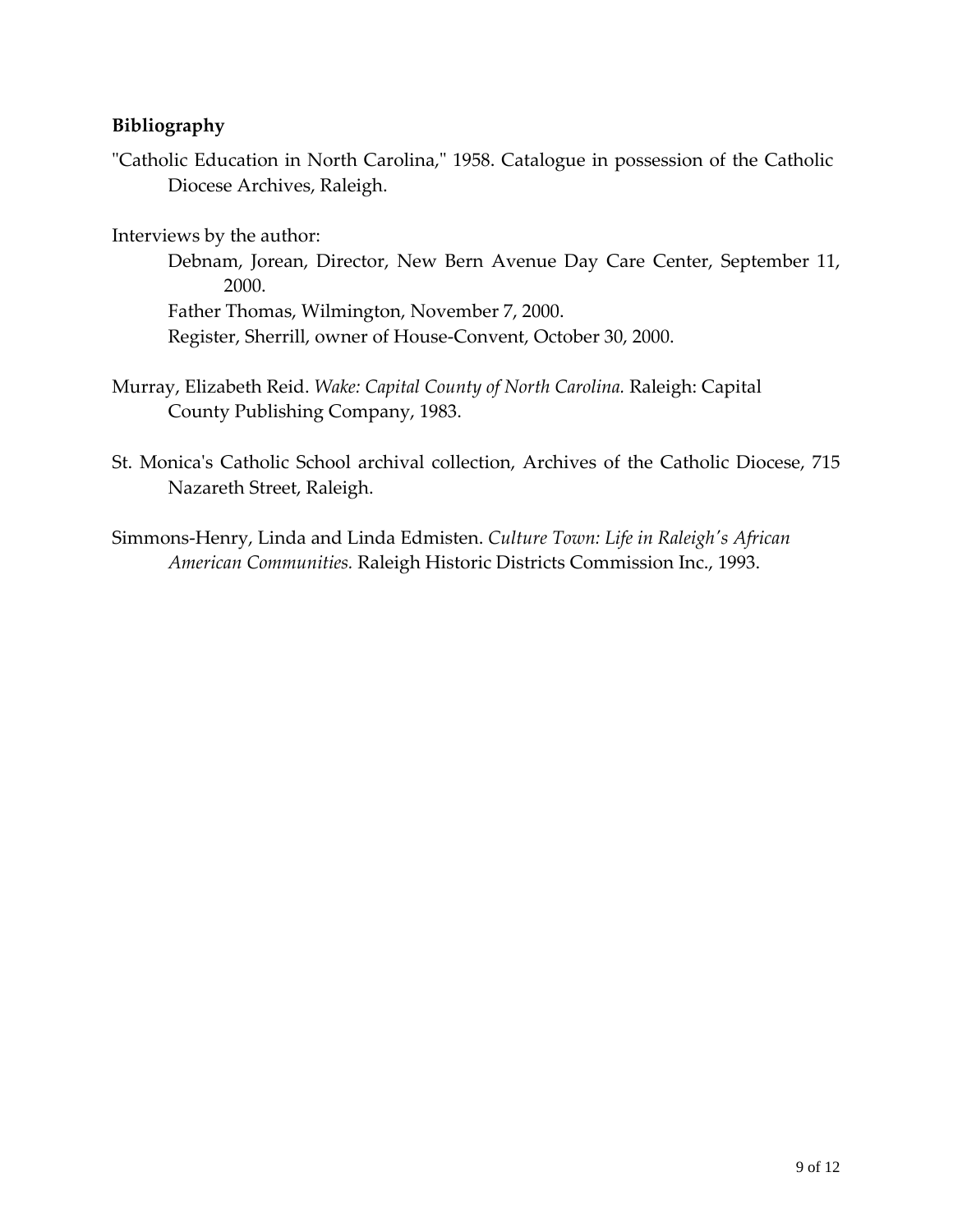### **Boundary Description and Justification**

The attached Wake County Tax Map, Parcel 1713198560, specifies the entire parcel known as "Tarboro Park," containing 3.18 acres. The amount of acreage to be included in this landmark designation is approximately .73 acre that includes St. Monica's School, the parking lot to the rear, and the playground along the west side. The dimensions of this lot, as shown on the tax map, are approximately  $169 \times 178 \times 28 \times 150 \times 183$ . The remainder of the Tarboro Park parcel contains a recreation center building, tennis courts, and park landscaping that date from the late twentieth century and do not relate to the period of historic significance of St. Monica's School, which ended in 1967.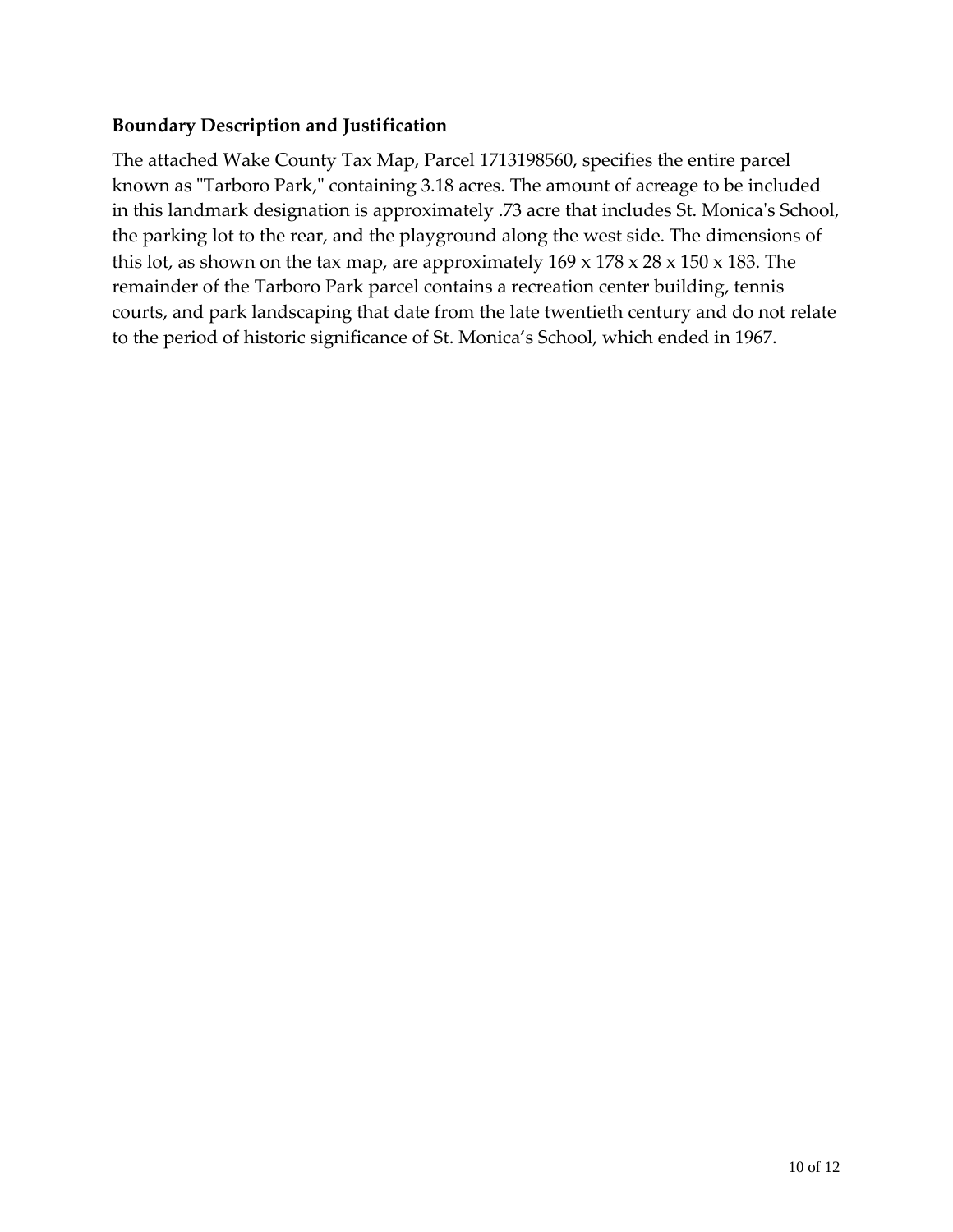

South Façade



East facade